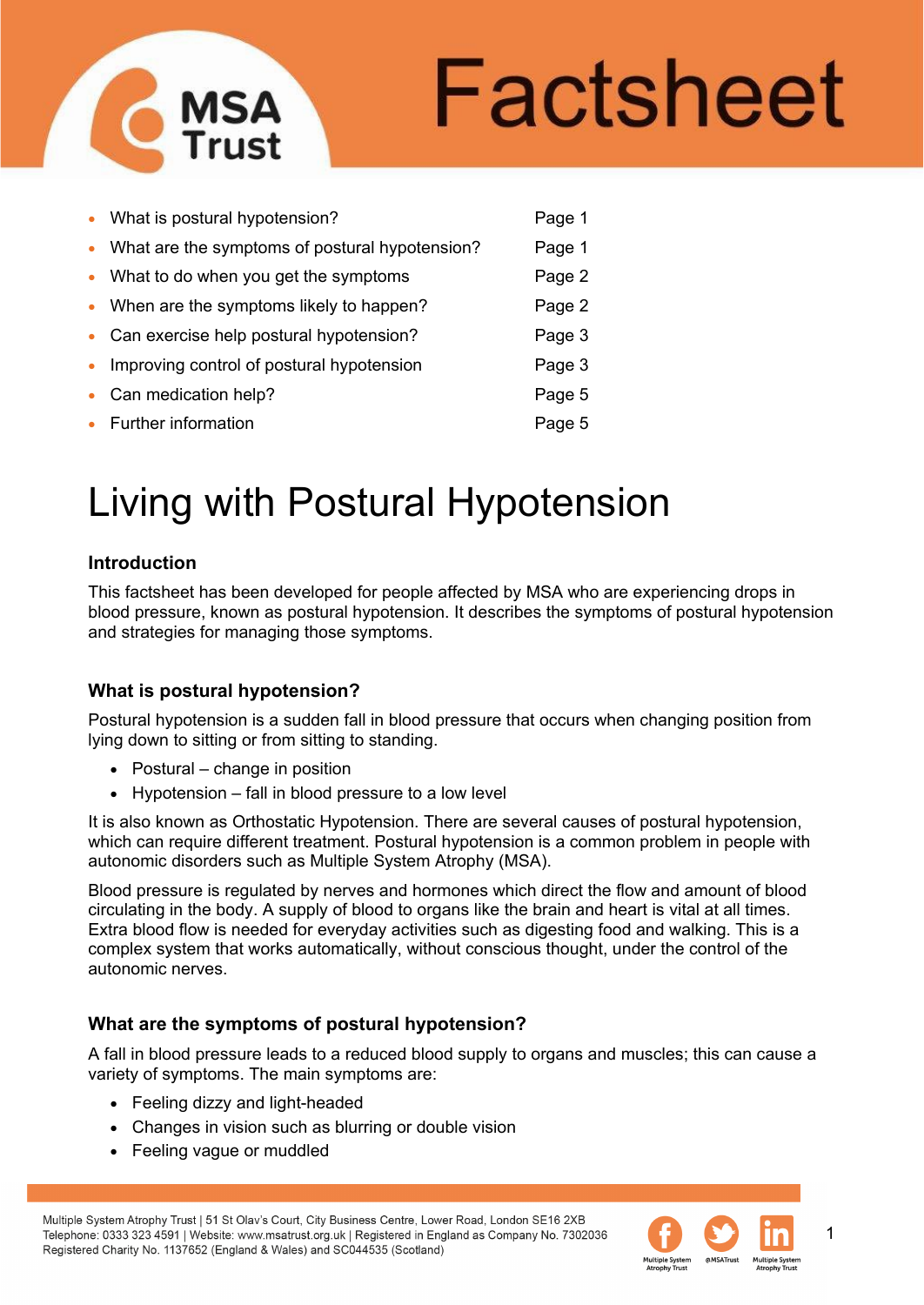- Losing consciousness with or without warning this is a 'faint' or a 'blackout' or may be referred to as 'slumping'.
- Pain across the back of shoulders and neck 'coathanger' pain
- Angina-type pain in the chest
- Weakness
- Fatigue
- Staring or blank episodes, sometimes with repetitive jerky limb movements.

These symptoms can vary from person to person.

# **What to do when you get symptoms**

**THINK** of the symptoms as a warning that your blood pressure is too low. The only way to improve your blood pressure is to:

- 1. **STOP** what you're doing
- 2. **SIT** down use bus stops, walls, benches: **LIE** down if possible
- 3. **DRINK** some water Two glasses of water will usually bring your blood pressure up within 15 minutes.

**THINK** about what has triggered your symptoms. If you do faint (blackout), your family or those around you need to:

#### 1. Lie you down flat

 2. Ensure you are safe - remove any dangers (e.g. hot drinks) and check for breathing and circulation (simple first aid checks)

3. Raise your legs above your hips for 3-5 minutes, if possible.

If you don't start to feel better quickly after these steps have been followed then **URGENT** medical attention is required – call 999 immediately.

# **When are the symptoms likely to happen?**

Symptoms are more likely to occur when there is an increased demand for blood circulation, for example:

- Moving standing or sitting up suddenly
- In the morning when blood pressure is naturally lower
- After meals as blood is needed by the digestive system. In particular, big meals or sugary foods increase this demand. Alcohol also has this effect. If your blood pressure does drop significantly after eating there are benefits to eating smaller portions of food more frequently. Ideally you should aim to eat six smaller portions of food a day, rather than three large meals.

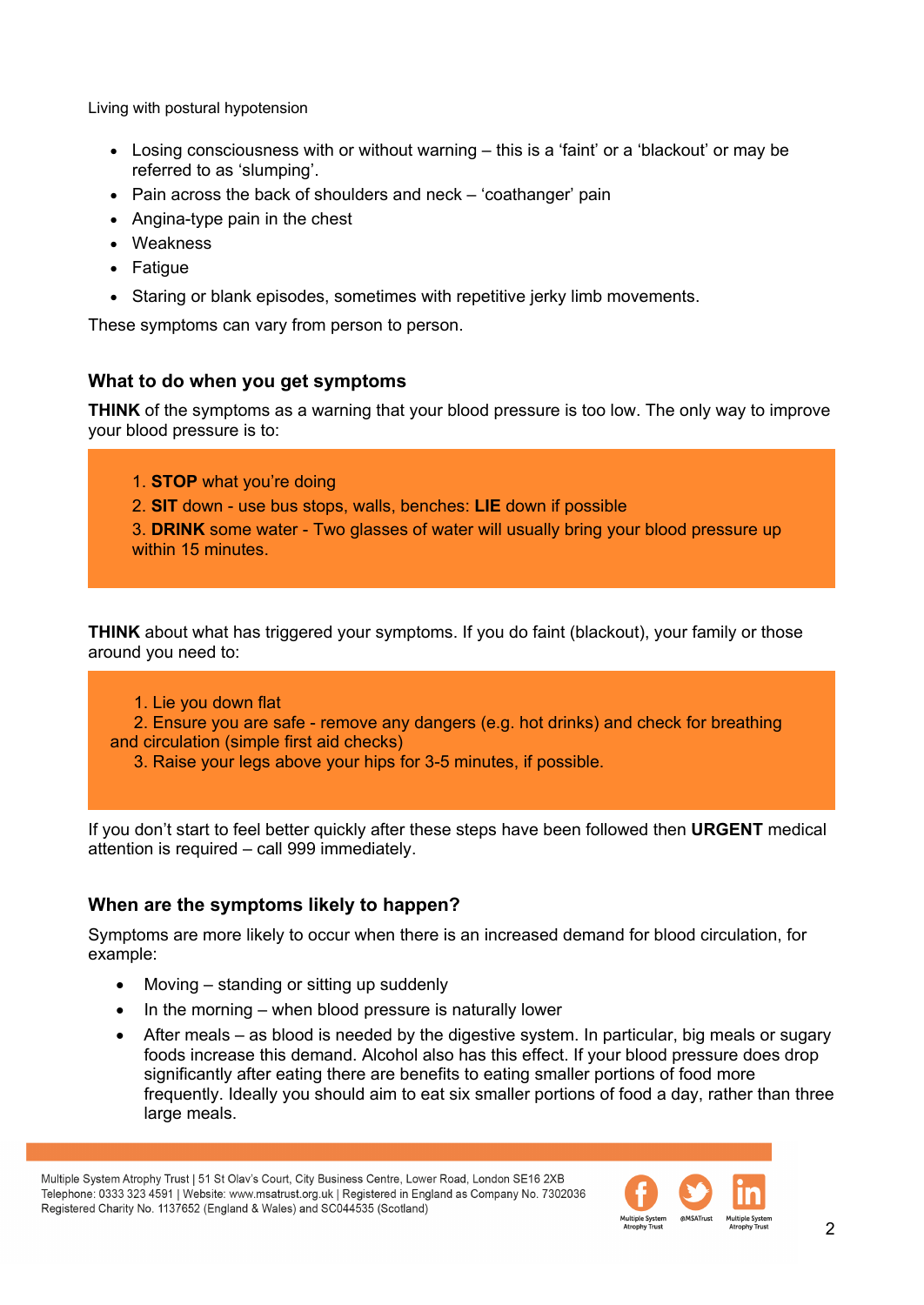- During exercise such as walking and activities such as dusting, especially when on your feet because this increases the demand for blood in the muscles
- 'Straining' on the toilet when you are constipated or have difficulty passing urine
- After or during sexual intercourse.

In addition, the following things will make symptoms worse:

- Being dehydrated
- Getting overheated; in a warm room, after a hot bath or on a sunny day
- Illnesses such as colds or infections, especially if you need to rest in bed
- Anxiety and panic, especially if it changes your breathing pattern
- Medication some medication can worsen postural hypotension, in particular some Parkinson's medications. For further information about these please speak to your MSA Health Care Specialist or Parkinson's Nurse Specialist.

# **Can exercise help symptoms?**

There are some exercises that help circulation and some manoeuvres which reduce symptoms or reduce their likelihood.

These simple exercises stimulate your circulation. You can do them in bed, or whilst sitting or standing and you should do them before you change position or if you have been sitting or lying down for a while. Aim to do these for five to ten minutes:

- Move your feet up and down at the ankle
- Rotate each ankle round and round
- Do gentle 'marching' on the spot movements

If you get symptoms when you stop moving (e.g. after climbing up a flight of stairs), use these exercises after you have stopped.

- Avoid standing still, cross and uncross your legs.
- Clench your buttocks
- Put your arms behind your back (or as far back as you can) and push your shoulder blades together
- Bend forward and press your stomach, this is the position most people use when feeling faint.

These can be used discreetly at the first sign of symptoms.

# **Improving control of your postural hypotension**

Weigh up the choices you can make - choose the lifestyle advice in this factsheet that will be easiest for you to follow.

Make time - leave enough time to do things safely. This will mean including brief rests during an activity.

Plan ahead - plan appointments and visits for your best times of day, usually afternoon and evening. Space out activities that cause postural hypotension. This will give your blood pressure time to recover.

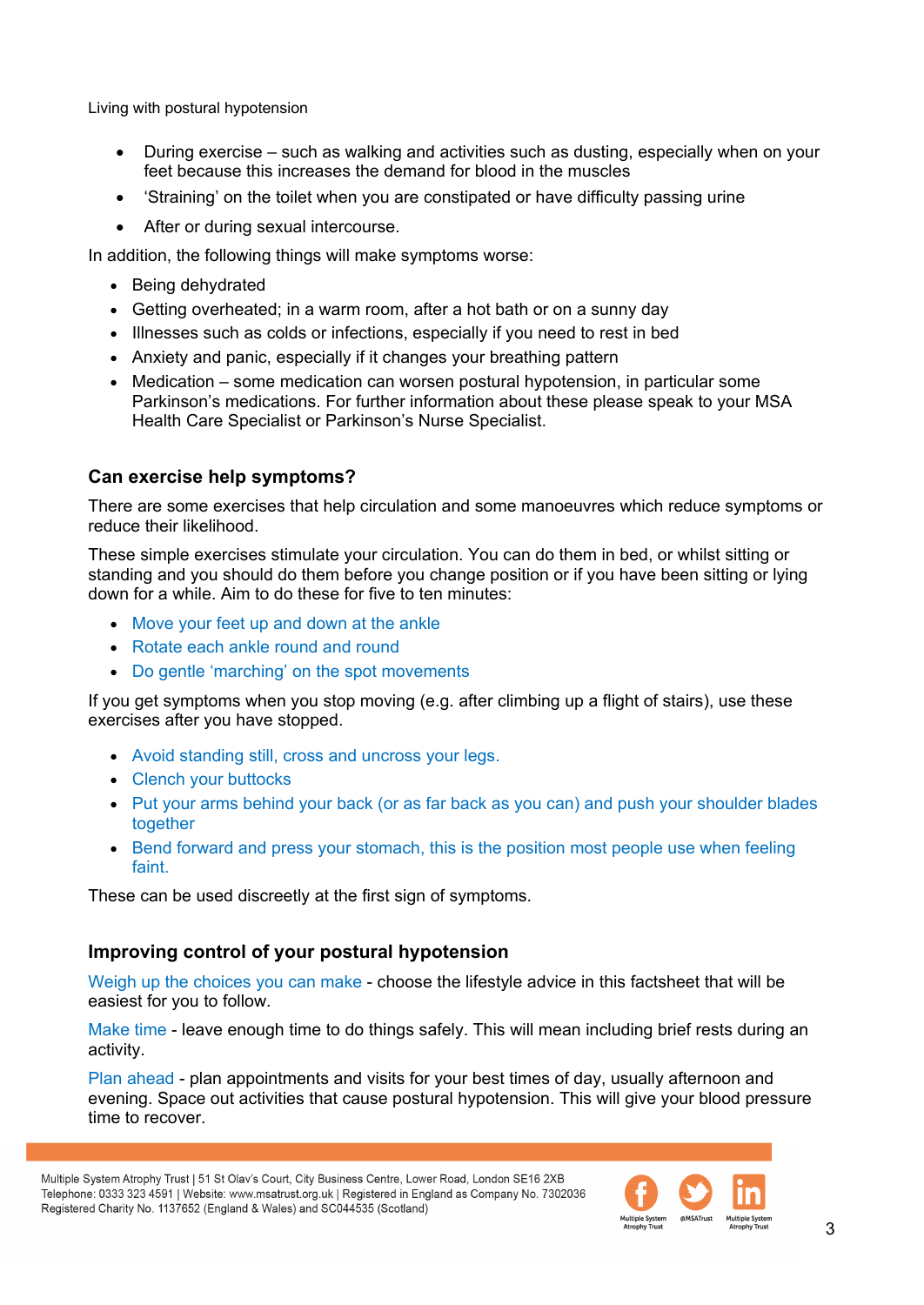Consider using support stockings – these need to be worn all day to be useful. If you have difficulty putting the stockings on and taking them off they may not be practical. Make sure you remove them at night before getting into bed.

Abdominal binders may be helpful for you – please discuss this with your Parkinson's Nurse Specialist, Physiotherapist, Occupational Therapist or one of the MSA Health Care Specialists.

# **Avoid dehydration**

- Try to drink 3  $\frac{1}{2}$  pints (2 litres) of fluid every day. This can be water, tea, low sugar drinks, ice lollies and sorbets.
- Drink a large glass of water before you get out of bed in the morning.
- Always have a bottle of water with you.

# **Keep your head up in bed**

- Sleeping with your head up at night helps to boost your blood pressure when you get out of bed (aim for a 30% rise at the head of the bed – discuss this with your Occupational Therapist)
- An Occupational Therapist can supply you with a foam wedge to go under your mattress or blocks to place under the legs of your bed.

#### **Take it easy in the morning**

- Stay in bed for longer, up to an extra hour in the morning
- Prepare your morning medication and a drink the night before and leave it by your bed
- Take any blood pressure medication before you get out of bed
- Sit up slowly, an electric backrest that lifts the head of your bed up can be useful
- Get out of bed slowly and sit on the side of the bed before standing up.

#### **Move safely**

- Do the circulation exercises before moving
- Take your time when changing position (e.g. rising from a chair)
- Talk to an Occupational Therapist about equipment that can help you change position slowly (e.g. a bed raiser and a riser/recliner chair)
- Sit down to do everyday tasks like getting dressed or preparing vegetables
- Talk to a Physiotherapist about using stairs safely
- Avoid bending down (e.g. to pick up an item from the floor you could use grippers instead) or stretching up (e.g. hanging out washing).
- Be aware that when your blood pressure drops on standing or changing position it puts you at a higher risk of falls. If you have been in bed or sitting for a while, before getting up, do some calf pump exercises and drink a large glass of water.

#### **Mealtimes**

- Eat small meals and snacks at regular intervals during the day
- Avoid too many sugary foods (e.g. chocolate or sweets) and drinks (e.g. lucozade)
- Eat salty snacks (e.g. crisps, nuts and soup, marmite)
- Use drinks containing caffeine (e.g. coffee) but not in the evening.

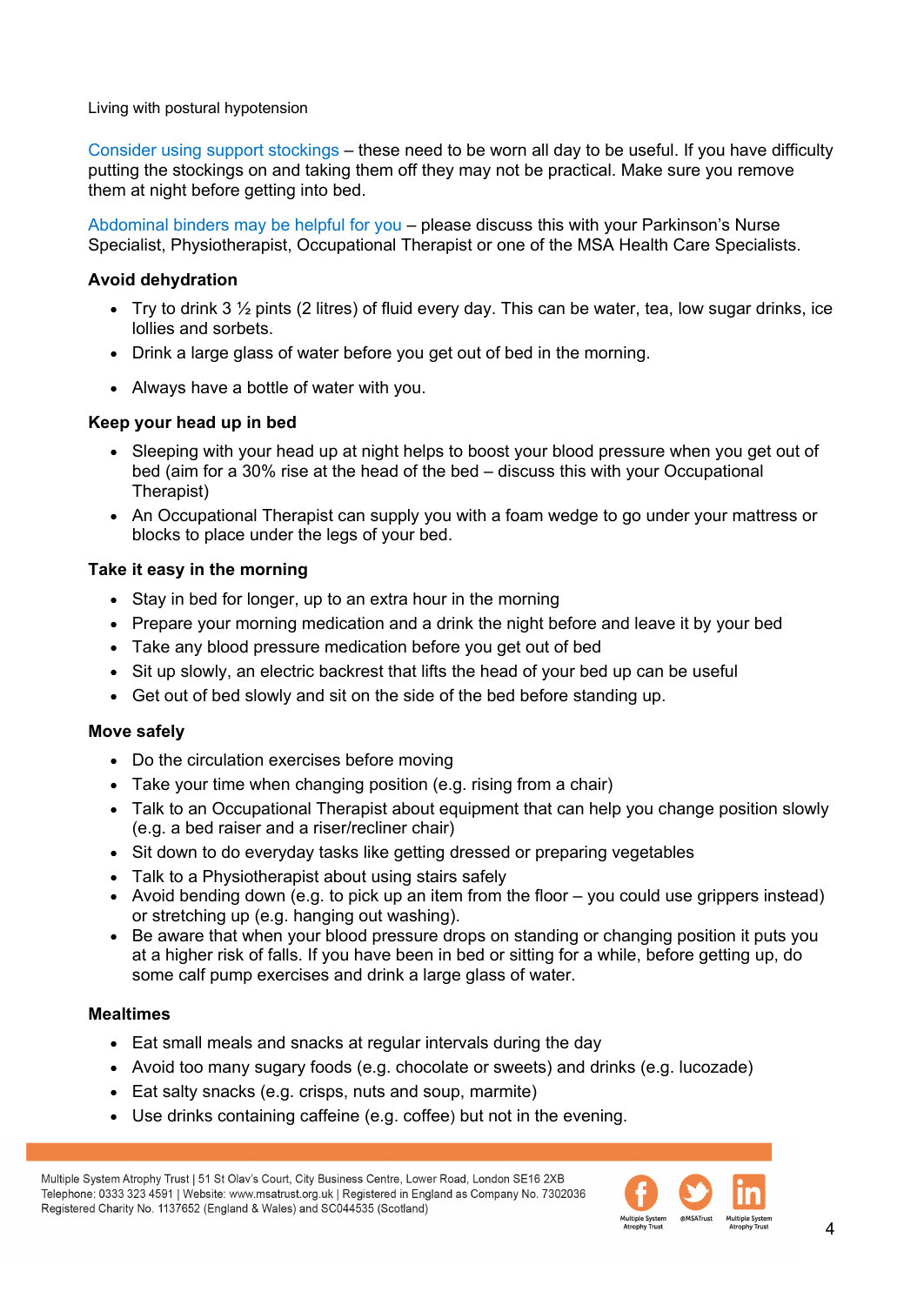# **Exercise**

- Try to be as active as possible every day
- Have frequent rests to avoid exhaustion.

# **Preventing constipation**

- Eat foods with fibre (e.g. cereals and fruit) every day
- Drink 3  $\frac{1}{2}$  pints (2 litres) of fluid every day
- If necessary, use laxatives daily to prevent constipation.

# **Keeping cool**

- Keep the heating turned down and use fans
- Have a warm shower or bath instead of a hot one. Avoid steamy rooms
- Don't sit in the sun for long periods.

# **New medication**

- Ask if your blood pressure will be affected by any new tablets
- Read the information leaflets that come with your medication
- Speak to your pharmacist to see if there are any interactions with your existing medication.

# **See your GP**

- Ask for the Flu jab every year to help avoid winter epidemics (your spouse/partner should also have this)
- Ask for the pneumonia vaccination (this is a one-off treatment, not yearly) for you and your spouse/partner
- If your postural hypotension symptoms suddenly get worse it may be a sign that you have an infection, most commonly affecting the bladder or chest.

# **Can medication help?**

Medication can be used to raise blood pressure. These include:

- Fludrocortisone (Florinef) a steroid, taken in very small doses; which may cause ankle swelling. It is usually taken at 8am and/or 12pm, but not any later.
- Ephedrine works quickly (within 60 minutes). It is usually taken three times a day but not after 6pm.
- Midodrine (Gutron) works quickly (within 30-60 minutes). Only available on a special prescription. It is usually taken three times a day but not after 6pm.
- DDAVP (Desmopressin) used to reduce the production of urine overnight, which will help boost morning blood pressure.
- Droxidopa

This is a drug that has gained approval in the US for the treatment of symptomatic postural hypotension. It is not yet approved for use in the UK. However, in certain cases, it may be available on a named patient basis. Discuss this with your Neurologist if other medications

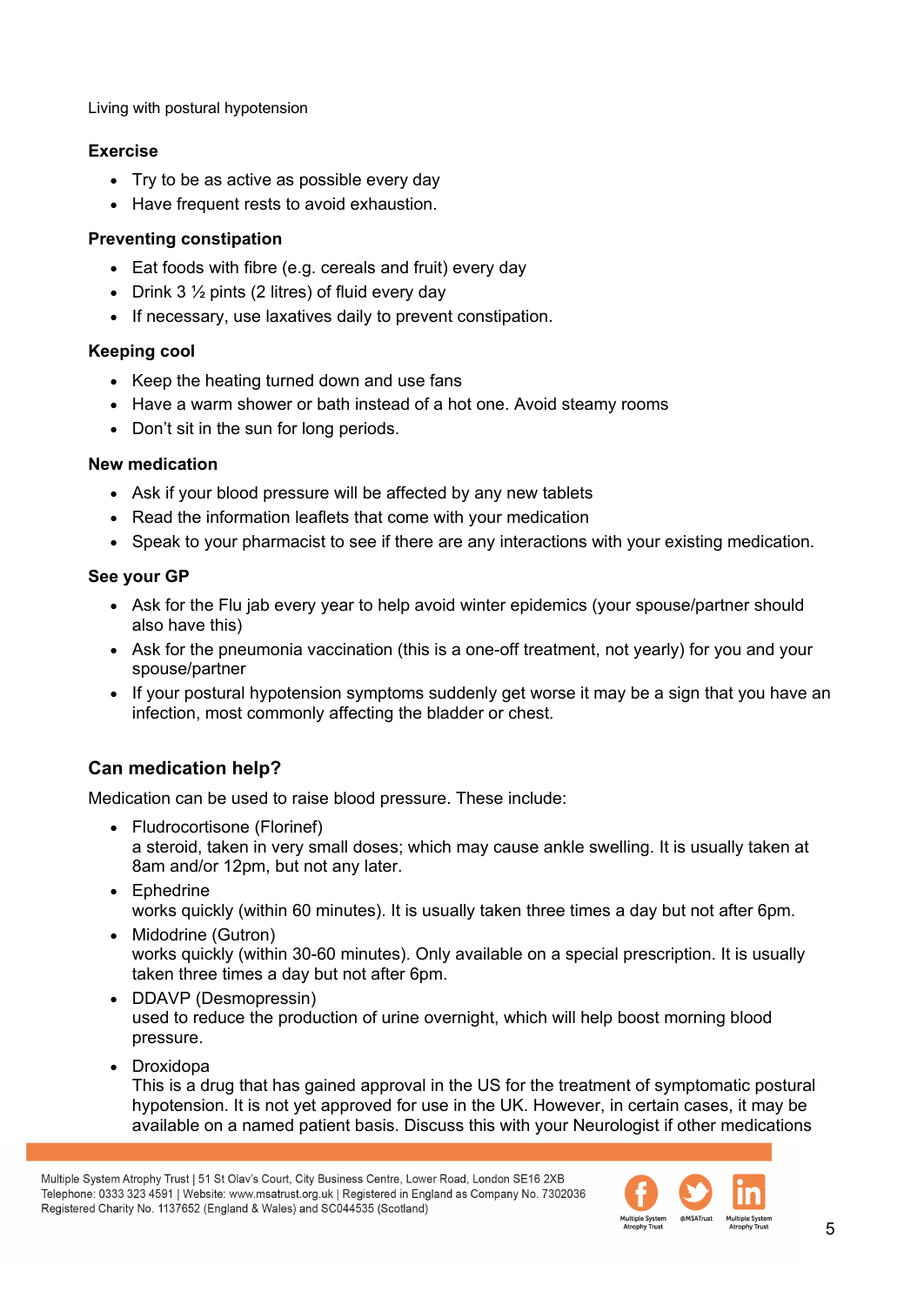haven't been effective.

All these medications can raise blood pressure even when lying down. This can cause problems so it is advisable to:

- 1. Avoid lying flat (head-up tilt)
- 2. Have monthly blood pressure readings read about this below.

# **Other things to think about**

# **Blood pressure monitoring**

Recognising what makes your postural hypotension symptoms better or worse is important but having your lying and standing blood pressure checked regularly is also useful. Ideally, you should get this checked at your GP surgery. If you or your carer do check it:

- Lie down
- Rest for three minutes
- Record blood pressure and pulse
- Stand up (or sit up if unable to stand) for three minutes
- Record blood pressure and pulse again
- Keep a copy of the readings to show your specialist.

It might be helpful to record your lying and standing blood pressure twice a week and take the results to show your specialist at your next appointment.

#### **Take your own seat**

Carry a lightweight folding chair, shooting stick, rollator or any walking aid with a seat; this will give you a seat whenever you need one, for example in a queue or out shopping.

#### **Driving**

You are responsible for informing the Driving and Vehicle Licencing Authority (DVLA) of your condition. This is a legal requirement. You should discuss your ability to drive with your doctor. If there is any uncertainty you may be required to take a driving test. If your mobility is restricted you may be entitled to a Blue Badge (disabled parking permit). Contact your local Social Services Department for advice.

#### **Finances**

You may be entitled to benefits such as Personal Independence Payment (PIP), Attendance Allowance or Employment and Support Allowance (ESA). Check online at [www.gov.uk/benefits](http://www.gov.uk/benefits-adviser)[adviser.](http://www.gov.uk/benefits-adviser) You may also find this site useful - [www.gov.uk/browse/benefits/disability.](http://www.gov.uk/browse/benefits/disability) Please contact our Social Welfare Specialist for further information on benefits and entitlements.

#### **Medical Alert bracelet**

This is a recognised system that informs the general public about your condition and what to do to help you. For more information contact:

Medic Alert T: 0800 581 420 | W: www.medicalert.org.uk SOS Talisman T: 0208 554 5579

Multiple System Atrophy Trust | 51 St Olav's Court, City Business Centre, Lower Road, London SE16 2XB Telephone: 0333 323 4591 | Website: www.msatrust.org.uk | Registered in England as Company No. 7302036 Registered Charity No. 1137652 (England & Wales) and SC044535 (Scotland)

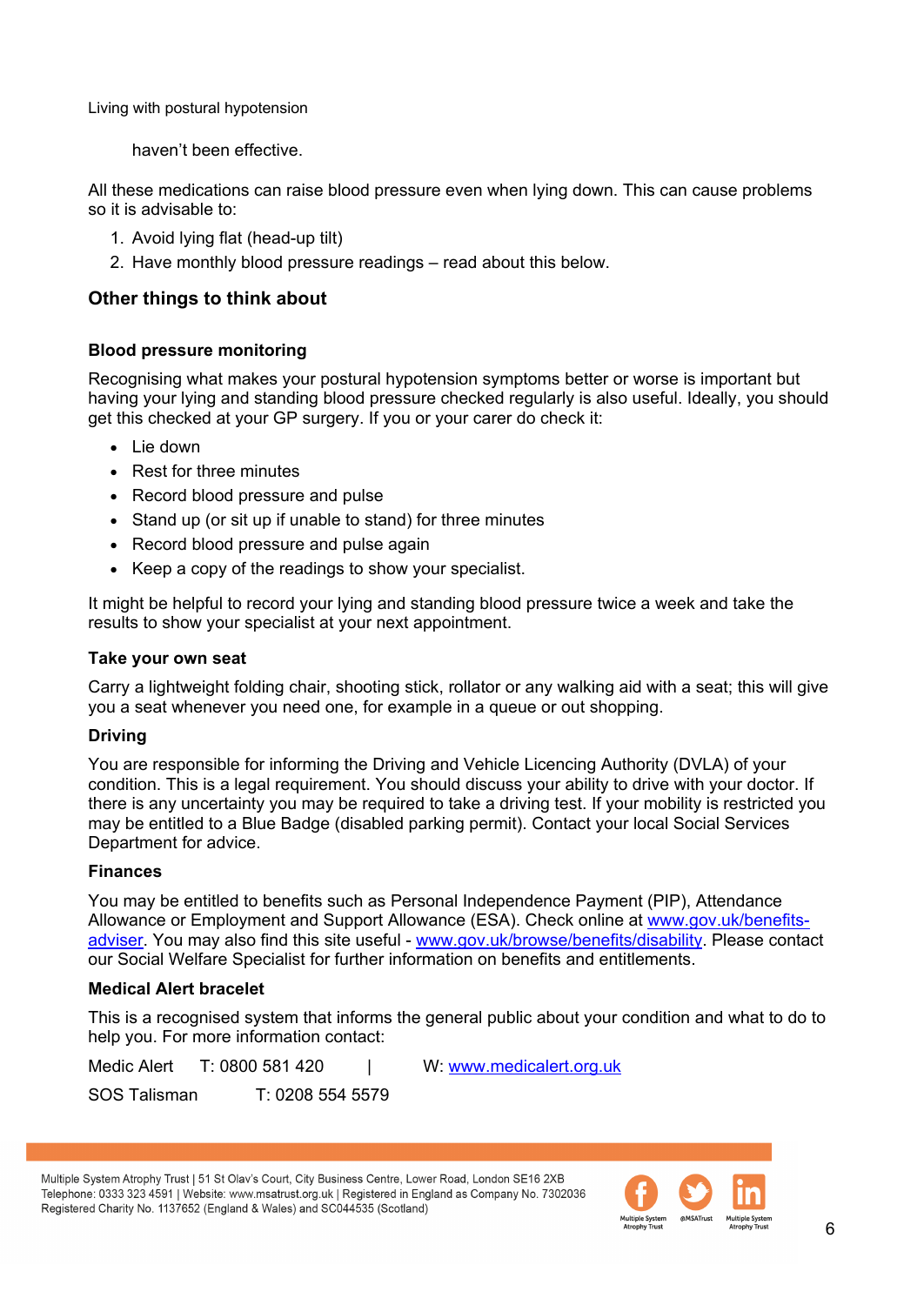#### **Holidays**

If you are planning a holiday think about how you will stay cool if you are going somewhere hot. Take enough medication, including some extra for your whole stay and carry this in your hand luggage. Make sure you have medical cover. If travel companies are aware of your condition they can help with additional arrangements such as use of a wheelchair at the airport.

# **Going into Hospital**

The change of routine, investigations or operations can all affect blood pressure control. Read the 'Going into Hospital' information leaflet from us and take a copy with you for hospital staff along with a Guide to MSA. We also produce a Hospital Information Folder where you can keep any information you need to show hospital staff. You can request one of these from the MSA trust office.

#### **Key points to remember**

- Get to know your symptoms and what triggers them
- Have a plan of action for when you feel faint
- Establish a routine, get organised and give yourself plenty of time
- Understand your medication
- Have your lying and standing blood pressure monitored and recorded
- Contact the MSA Health Care Specialists for further information.

# **The Trust's contact details**

We have MSA Health Care Specialists that support people affected by MSA in the UK and Ireland. If you would like to find the MSA Health Care Specialist for your area, contact us on the details below or use the interactive map here – [https://www.msatrust.org.uk/support-for-you/hcps/.](https://www.msatrust.org.uk/support-for-you/hcps/)

MSA Trust, 51 St Olav's Court, Lower Road, London SE16 2XB

**T**: 0333 323 4591 | **E**: [support@msatrust.org.uk](mailto:support@msatrust.org.uk) | **W**: [www.msatrust.org.uk](http://www.msatrust.org.uk/) 

This information was originally developed by the Autonomic Unit at the National Hospital for Neurology & Neurosurgery (University College London) and the Neurovascular Medicine Unit at St Mary's Hospital (Imperial College London) with additions from the MSA Trust Nurses. Before following any of the treatment and management advice in this factsheet you should discuss the information with your own doctor.

Multiple System Atrophy Trust | 51 St Olav's Court, City Business Centre, Lower Road, London SE16 2XB Telephone: 0333 323 4591 | Website: www.msatrust.org.uk | Registered in England as Company No. 7302036 Registered Charity No. 1137652 (England & Wales) and SC044535 (Scotland)